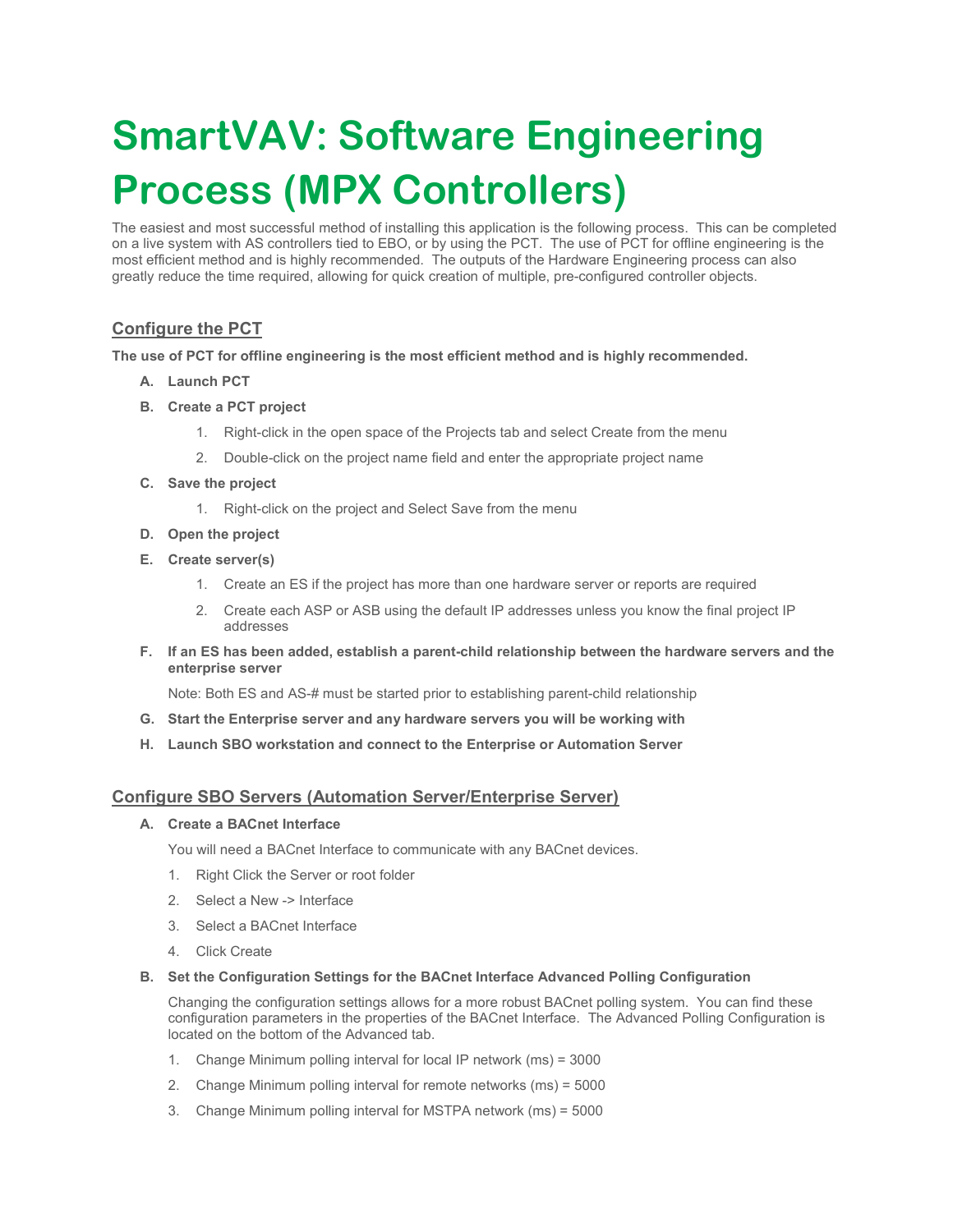- 4. Change Minimum polling interval for MSTPB network (ms) = 5000
- 5. Save

#### C. Create an IP Network

You will need an IP Network to create any MPX BACnet devices. The Automated Engineering Tool (AET) does not have the capability to create these interfaces. Creating an IP Network is necessary for AET to save into an AS or PCT database.

- 1. Right click the BACnet Interface in the System Tree
- 2. Select New -> IP Network
- 3. Enter Name of Network
- 4. Click Next
- 5. Enter a Unique Network ID
- 6. Enter IP address of 10.110.210.1

This IP address allows the SmartX server to function as an isolated IP network with DHCP server functionality.

7. Click Create

## Ensure that the Latest AET Templates are Downloaded

The most current SmartVAV template wizard can be found in the AET Library Manager

- A. Download Template Wizard
	- 1. Open AET
	- 2. From the menu, select Tools  $\rightarrow$  Library Manager  $\rightarrow$  Download Library
	- 3. Use the Advanced Search with Country selection to filter for the US market
	- 4. Right-click on the "VAV.001\_MP# " line item and select Download
	- 5. Click Download

#### B. Download Support Files

Support files may include functional specifications, configuration files, VAV schedule examples, etc.

- 1. Open AET
- 2. From the menu, select Tools  $\rightarrow$  Library Manager  $\rightarrow$  Download Library
- 3. Search for desired library
- 4. Right-click on the desired library and select Download
- 5. Select desired Support File and click the download icon to the right of the drop down.

The support files are listed in the drop-down menu. The download icon will only download the support file shown.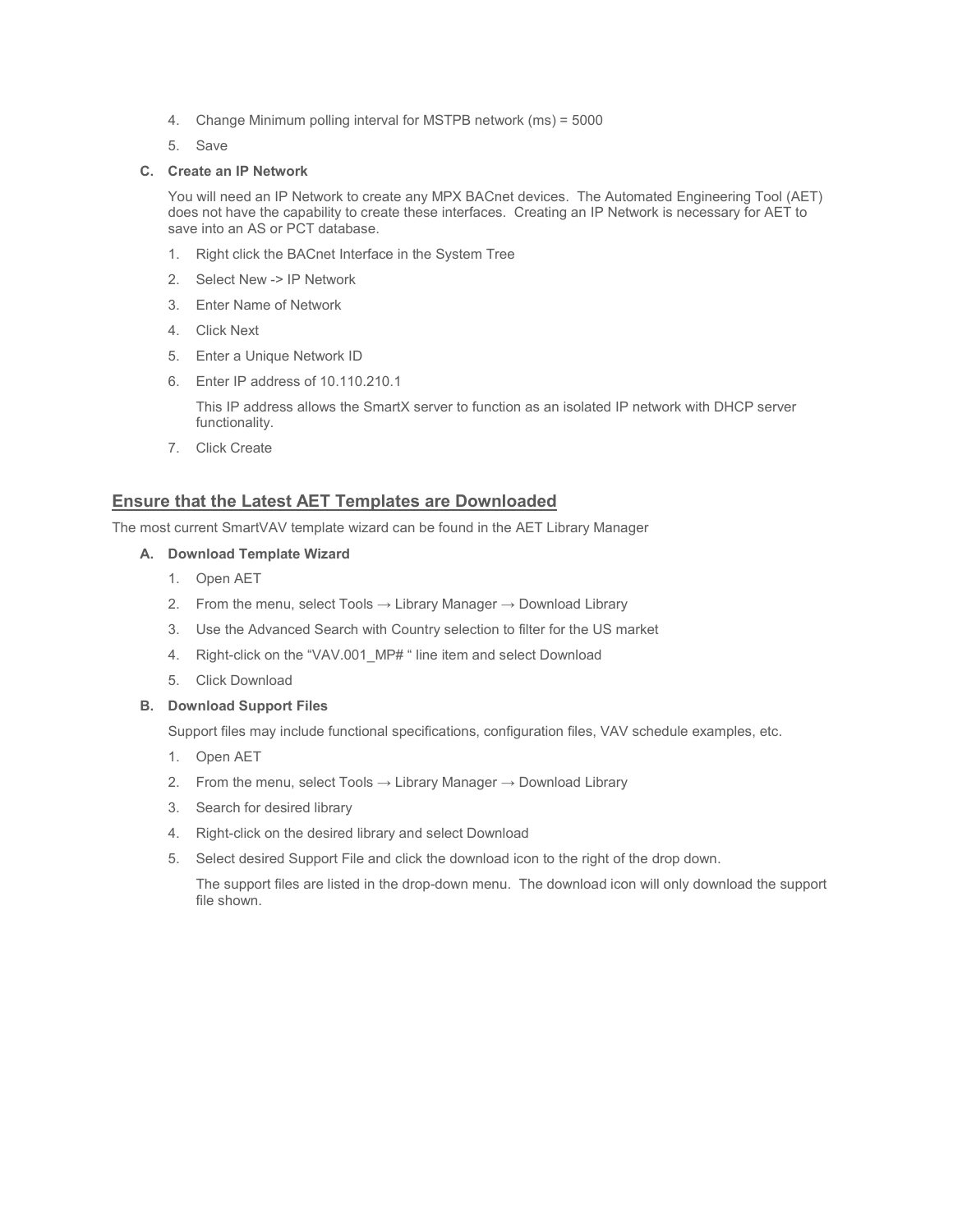# Software Engineering Using the Automated Engineering Tool (AET)

#### A. Review VAV Schedule

Using the enhanced duplication feature in AET allows the user to duplicate, modify parameters and rename objects, devices and texts using a standard VAV schedule. To ensure the most efficiency with the SmartVAV process, the VAV schedule must be accurate. Use the following guideline to verify your schedule.

- 1. Choose the MPV VAV Box Schedule as prepared by the Hardware Design engineer
- 2. Verify that the Controller Names and BACnet names are unique
- 3. Verify that all box sizes are correct
- 4. Verify that all airflow setpoints are correct
- 5. Verify that all other general text is valid
- 6. Enter BACnet Object IDs (optional)

#### B. Launch AET and run the SmartVAV Wizard (VAV.001 MPV#.db)

The MPV SmartVAV Wizard provides the user with the Universal MPV SmartVAV application. Use this wizard to create one or more VAVs with MP-V-# controllers.

- 1. Open AET
- 2. Select Open Template
- 3. Browse to SmartVAV Wizard (Templates Folder)
	- Select VAV.001\_MPV#.db
- 4. Select OK
- 5. Select the Enhanced Duplication option. This option allows the user to duplicate the VAV application while renaming devices and objects as well as setting the addressing configuration
- 6. Click Next
- 7. Answer remaining questions based on the hardware design
- 8. Complete entry of global parameter data
	- A miscellaneous page is available to the user that will add global data such as VAVOccCmd and AhuSaTmp objects as well as offer VAV summary graphics. Check these options if these objects do not currently exist within SBO
- 9. Verify selections in the wizard summary page
- 10. Click Finish
- 11. Upon completion of the wizard, you will be prompted to select the enhanced duplication files. The two required files are the VAV Schedule (.xlsx) and the Configuration File (.xml). The standard configuration file and schedule template are located in the Enhanced Duplication folder
- 12. Confirm the quantity of controllers to be duplicated and Click OK

Note: AET will begin to create the controllers and load them into the AET workspace. This may take some time to complete depending on the quantity of VAVs being created

13. Upon completion, review the application in the workspace using the Folder View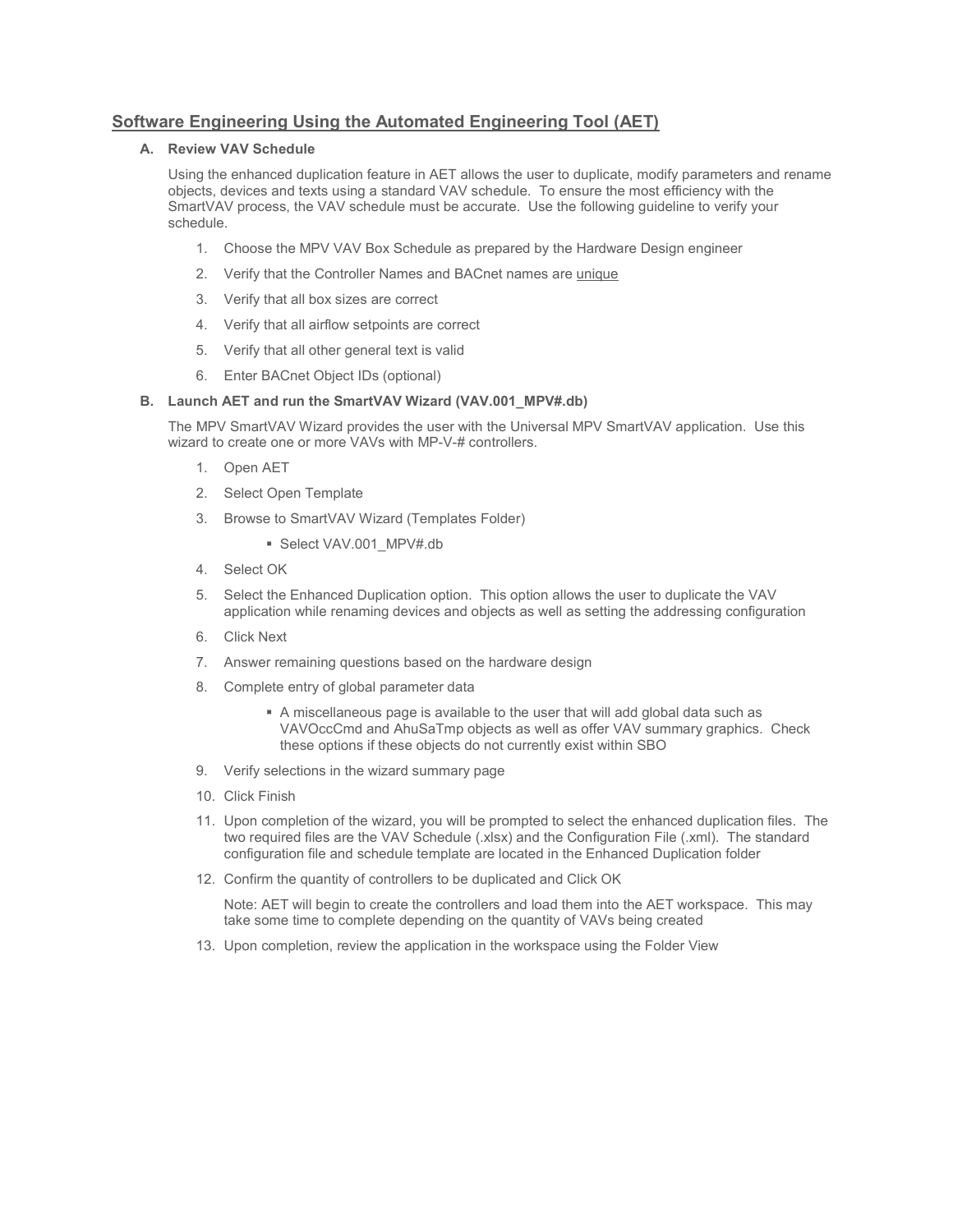#### C. Transfer the AET Workspace into the Server (AS or PCT)

- 1. Click the "Log on to on EBO Server" icon
	- **Select the EBO Release of server**
	- **Enter server address, username and password** 
		- o If logging onto a PCT v2.0. enter the virtual IP address and the HTTP port number
		- o If logging onto an AS, enter the AS IP address
	- **Click Logon**
- 2. The server will automatically be highlighted green indicating that the workspace will be saved to that server. If multiple servers are present, ensure that the correct server is highlighted green by clicking on the server then clicking on the Select SBO Server icon
- 3. Verify the workspace of devices are correct and ready to save to server. A user will not be able to save to server if there are any sync errors between your workspace and the SBO Server. AET will highlight items in red for any conflicts
- 4. Verify that the BACnet Interface and MSTP Network are labelled properly in the workspace
- 5. Save to SBO Server by clicking on the Save to SBO Server icon
	- Error checks will be performed on each object and binding. If an error were to occur, the process will be paused to allow the user to view the error or cancel the process. If the user would like to continue past the error, simply click on continue. A checkbox is available to allow AET to run through the save process without pausing at each error. (Note: Once the process is started, the objects will be saved into the server. Cancelling the Save process stops the rest of the workspace from being saved.)

#### D. Edit and Bind the VAV Summary Graphics

There are several summary graphics that help support the ATB Application. The Miscellaneous Options checkbox in the wizard must be checked to edit these files. It is expected to have one or more groups of these summary graphics per automation server that contains Air Terminal Boxes. Each summary graphic should not exceed 20 boxes per summary, if you have more than this, you should split the boxes evenly across summary graphics. The recommended number of VAVs allowed in each summary is 15.

- 1. Duplicate the provided summary template to create the appropriate number of summary pages
- 2. Modify each summary graphic
	- Edit components in summary graphic TGML to reflect the actual controller name
	- Delete any unnecessary rows
	- Use binding templates provided to bind the summary graphic to the MSTP Network. (Binding templates are provided with the SmartVAV template and can be found in the System folder)

#### Create a Backup of the Database

Off-site programming is the most efficient way to approach any project, whether PCT is used or a portable AS controller. A significant amount of time can be saved by using AET with the PCT since the PCT gives the user the ability to use the laptop's or workstation's processing power over an Automation Server. Once the database has been loaded into the PCT or a portable AS, a backup must be taken to restore into the on-site Automation Server.

#### A. Create a Backup set of the Automation Server

- 1. Right-click on the Automation Server and Select Backup from the menu
- 2. Enter a name for the file
- 3. Select All Data from the Backup content menu
- 4. Click Backup